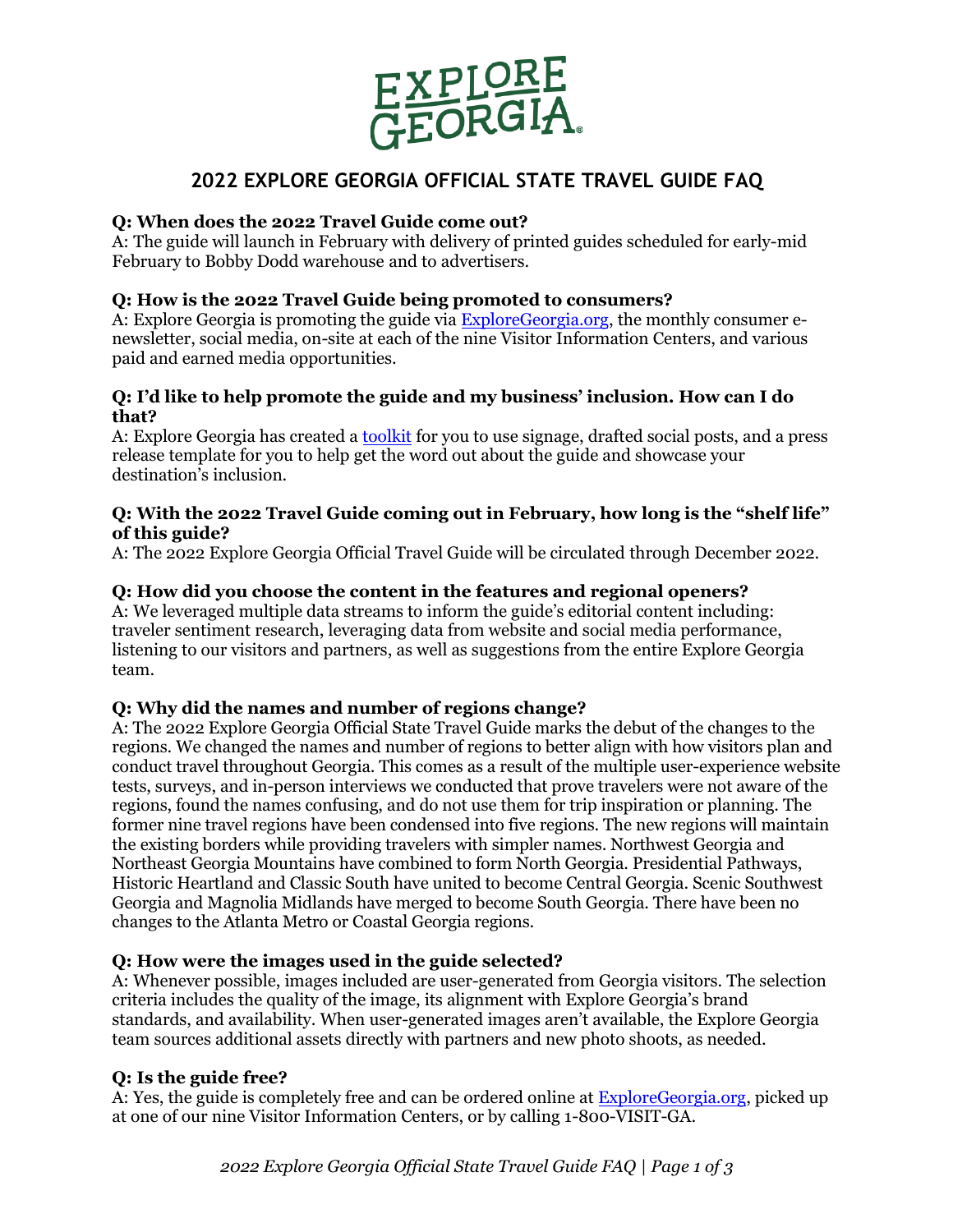

## **Q: Are campgrounds listed in the guide?**

A: Specific campgrounds are not listed in the guide, but multiple references are made of camping at many of the State Park sites across the state. Explore Georgia also fulfills the Georgia State Parks & Historic Sites Park Guide online and at each of the nine Visitor Information Centers.

## **Q: How do I place a bulk order for the 2022 Explore Georgia Travel Guide?**

A: Email your Regional Tourism Marketing Manager your bulk order request, and they will work with you on arranging pickup or delivery of the guides.

*You can find out your organization's regional assignment with the [Partner Marketing Map.](https://industry.exploregeorgia.org/sites/default/files/2021-03/Regional-Services-Map-032021.pdf)* 

Mandy [Barnhart:](ftp://Barnhart:_MBarnhart@georgia.org/) [MBarnhart@Georgia.org](mailto:MBarnhart@Georgia.org) Region 1 - Northwest, Region 2 - Northeast, Region 5 - East Central

Nija [Torrence:](ftp://Torrence:_NTorrence@georgia.org/) [NTorrence@Georgia.org](mailto:NTorrence@Georgia.org) Region 3 - Metro Atlanta, Region 4 - West Central, Region 6 - Middle

Sarah Anne [Rhodes:](ftp://Rhodes:_SSteadman@georgia.org/) [SRhodes@Georgia.org](mailto:SRhodes@Georgia.org) Region 7 - East, Region 9 - South, Region 12 - Coastal

Lori Hennesy: [LHennesy@Georgia.org](mailto:LHennesy@Georgia.org)  Region 8 - West, Region 10 - Southwest, Region 11 - Southeast

You may contact your closest [Visitor Information Center](https://www.exploregeorgia.org/georgia-welcome-centers) to pick up travel guides beginning mid-February. Your Regional Marketing Manager will reach out via email when travel guides are ready to be picked up.

## **Q: How do attractions qualify to be in the Travel Guide?**

A: For an attraction to be included in the guide, it must have an updated listing on [ExploreGeorgia.org](http://exploregeorgia.org/) AND follow the criteria provided on th[e Partner Extranet.](https://industry.exploregeorgia.org/brand-content-studio/partner-extranet) For more information on how to create and/or update your listing, please visit the Extranet or contact your Regional Marketing Manager.

### **Q: Are all Georgia towns/cities listed?**

A: No. Only cities or towns who have an attraction included in the listings are featured in the guide. Each regional section includes a map of the location of each town and city in the region. Due to limited space, the guide does not feature descriptions or additional information on every Georgia town or city, but calls driving readers to [ExploreGeorgia.org](http://exploregeorgia.org/) are included throughout the guide for additional details.

### **Q: My listing in the travel guide doesn't exactly match the online version. Why is this?**

A: The entire Travel Guide is sent through proofreading, and listings may need to be shortened to accommodate guide specifications or provide consistency throughout the guide, so minor edits may be made during this process. Our team works to ensure all listing content and information maintains original accuracy.